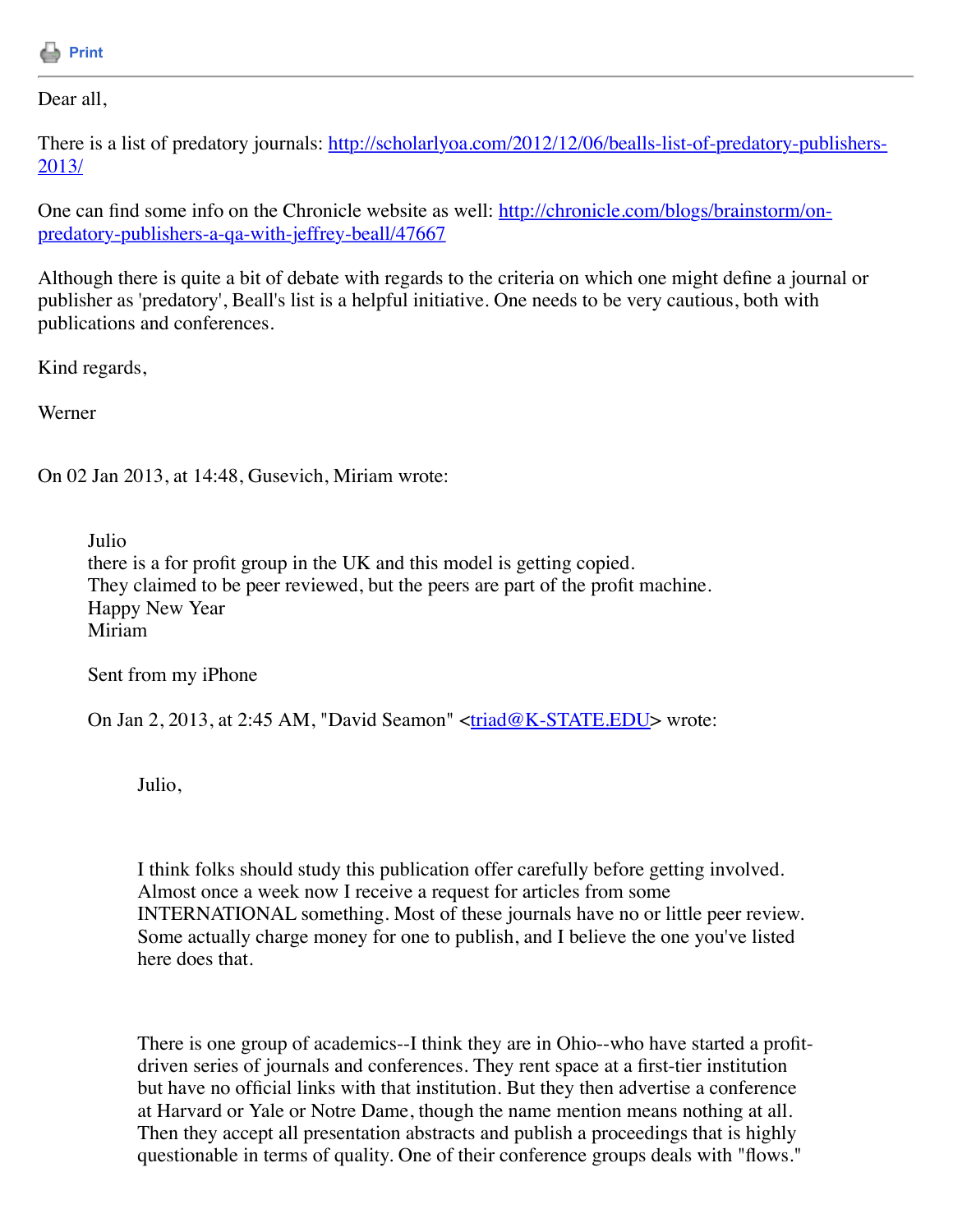I've forgotten the full name. They have several "topical" groups and conferences now, and one pays for the privilege of presentation and publication. It is mostly a sham.

Note that the offer below claims notice of acceptance within three weeks (probably because no one reviews the papers!) and quick publication after that. Nothing of quality can come out of such a short time frame.

I hope the CHRONICLE or some major newspaper will do an expose of these groups, which are damaging legitimate academic conferences and publications.

David Seamon

----- Original Message -----

From: "Julio Bermudez" <**BERMUDEZ@CUA.EDU>** 

To: [AM-CARC-ACS-L@LISTSERV.TAMU.EDU](mailto:AM-CARC-ACS-L@LISTSERV.TAMU.EDU)

Sent: Tuesday, January 1, 2013 10:43:02 AM

Subject: Re: journal call for papers

Dear ACS members

Here is an opportunity for publishing work in a starting Journal that may be friendly to our work at ACS.

Julio

-------------------------------------------------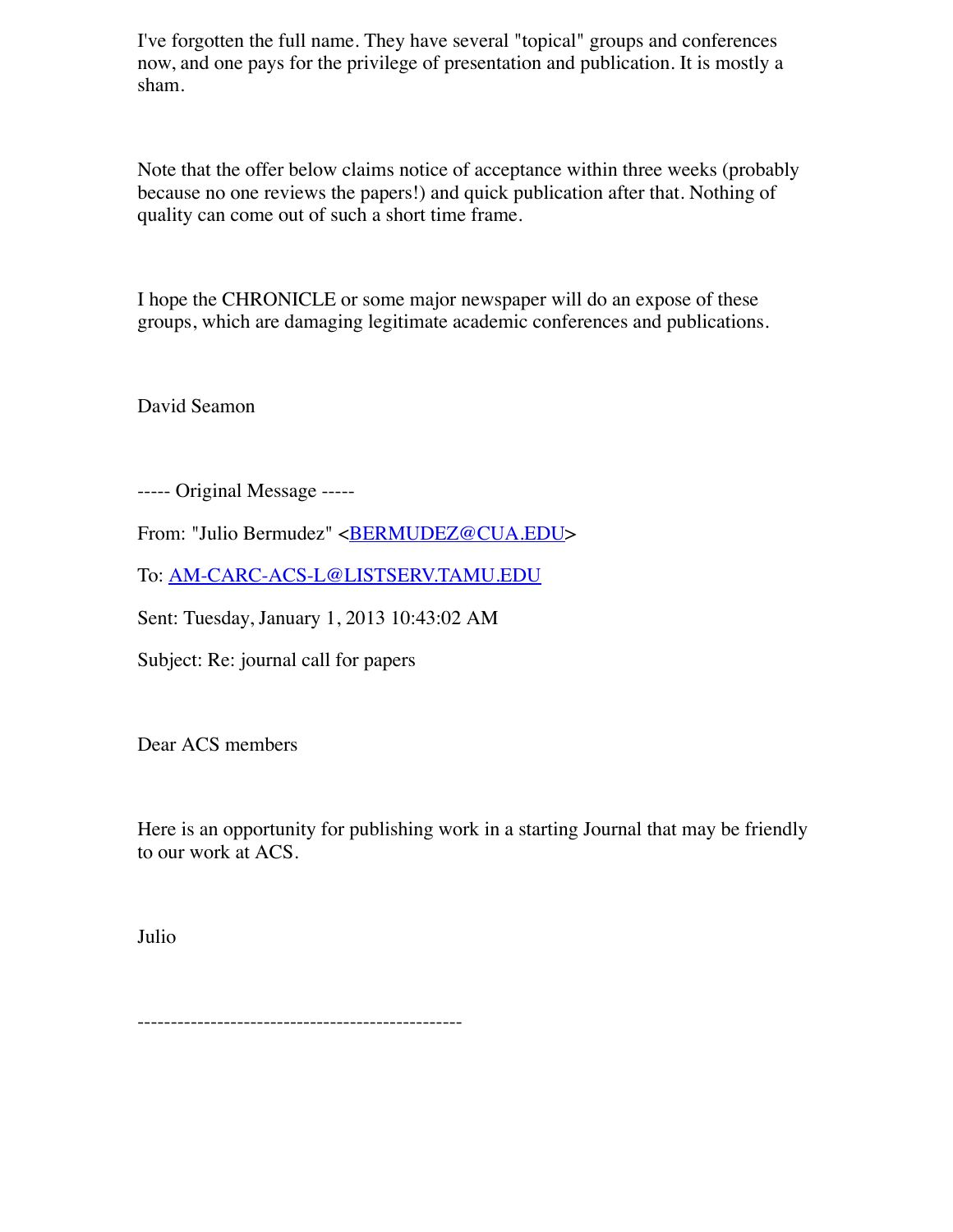Global Advanced Research Journal of Arts and Humanities (GARJAH)

[www.garj.org](http://www.garj.org/)

Introducing: Global Advanced Research Journal of Arts and Humanities (GARJAH)?

Dear Colleague,

The Global Advanced Research Journal of Arts and Humanities (GARJAH)? is a multidisciplinary peer-reviewed journal that will be published monthly by<http://garj.org/index.html>;

<http://garj.org/garjah/index.htm>. GARJAH is dedicated to increasing the depth of the subject across disciplines with the ultimate aim of expanding knowledge of the subject.

Editors and reviewers

GARJAH is seeking energetic, qualified and high profile researchers to join its editorial team as editors, subeditors or reviewers. Kindly send your resume to:  $\frac{\text{gar}(\text{ah@gar})}{\text{gar}(\text{on@gar})}$  or  $\frac{\text{gar}(\text{on@gar})}{\text{gar}(\text{on@gar})}$ 

Call for Research Articles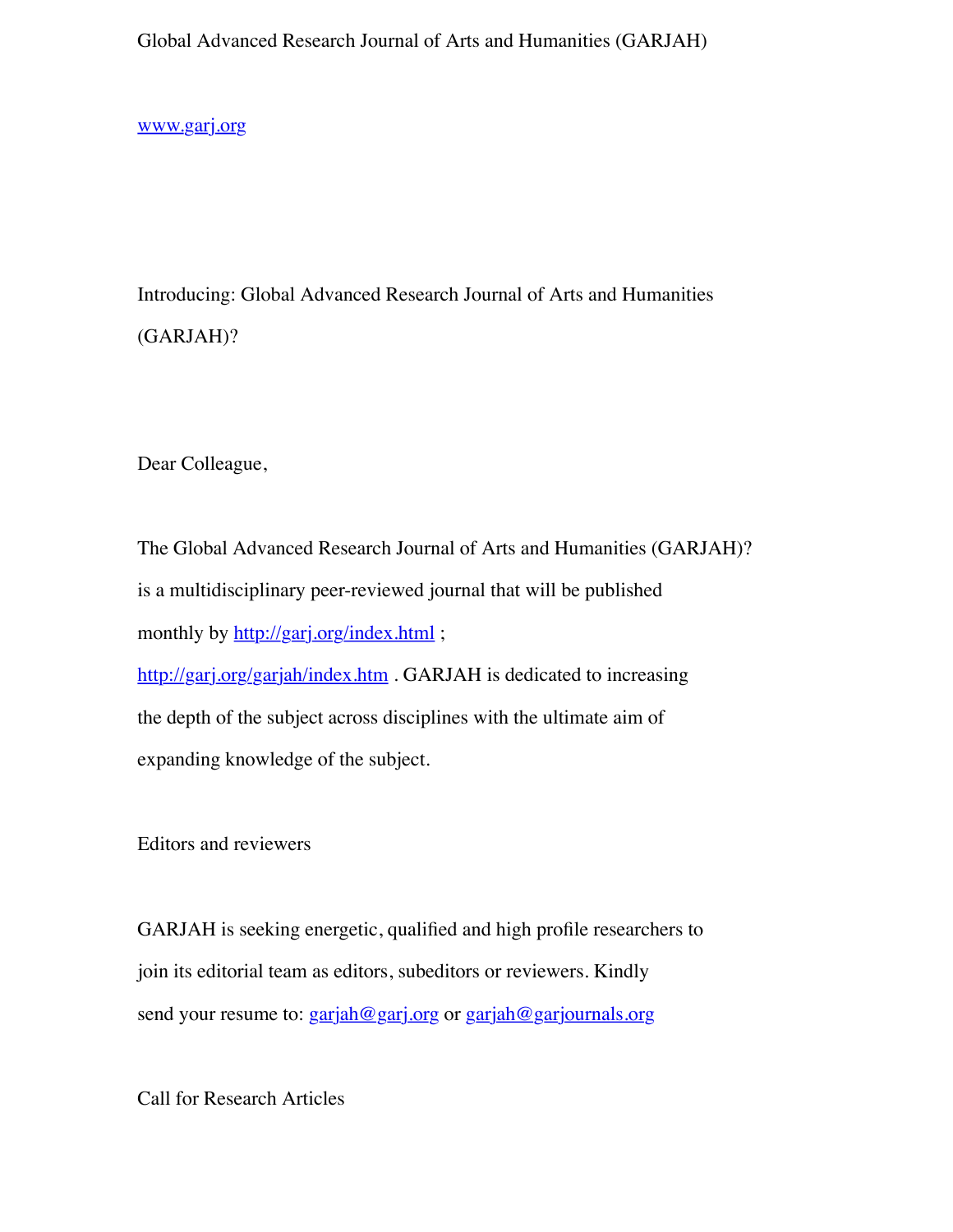GARJAH will cover all areas of the subject. The journal welcomes the submission of manuscripts that meet the general criteria of significance and scientific excellence, and will publish:

- -- Original articles in basic and applied research
- -- Case studies
- -- Critical reviews, surveys, opinions, commentaries and essays

We invite you to submit your manuscript(s) for publication. Our objective is to inform authors of the decision on their manuscript(s) within four weeks of submission. Following acceptance, a paper will normally be published in the next issue. Guide to authors and other details are available on our website;<http://garj.org/garjah/index.htm>

## GARJAH is an Open Access Journal

One key request of researchers across the world is unrestricted access to research publications. Open access gives a worldwide audience larger than that of any subscription-based journal and thus increases the visibility and impact of published works. It also enhances indexing, retrieval power and eliminates the need for permissions to reproduce and distribute content. GARJAH is fully committed to the Open Access Initiative and will provide free access to all articles as soon as they are published.

The advantages to you of publishing in Global Advanced Research Journal of Arts and Humanities (GARJAH)?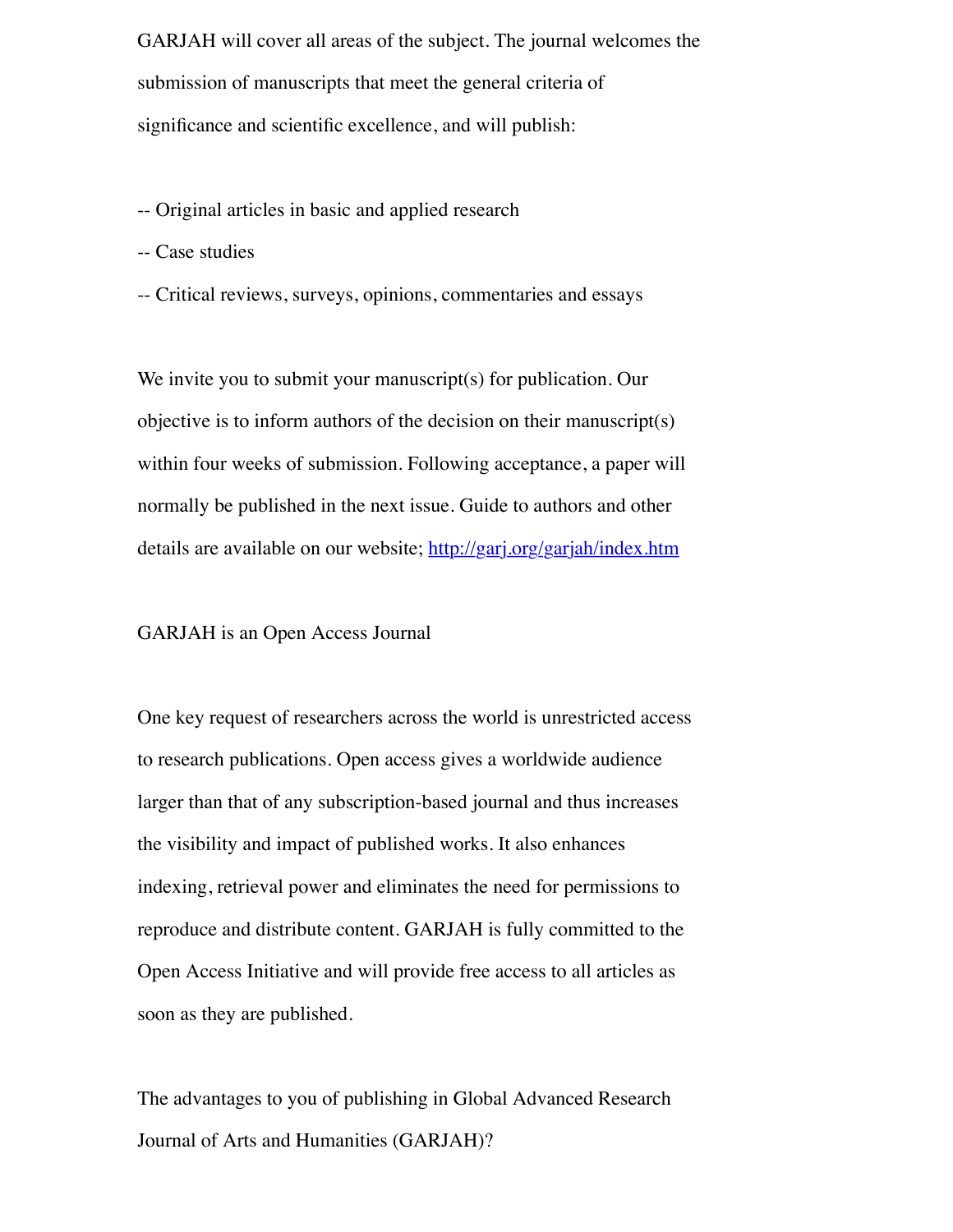- -- Full open access: everyone can read your article when it is published
- -- Publishing decision within 3 weeks of submission
- -- Prompt and fair peer review from two or more expert peer reviewers
- -- Frequent updates on your paper?s status
- -- Friendly responsive staff

We welcome all your submissions.

I hope you will consider Global Advanced Research Journal of Arts and Humanities (GARJAH)? for your next submission.

Warm regards,

Rex Temile

Editorial officer,

Global Advanced Research Journal of Arts and Humanities (GARJAH)

E-mail: [garjah@garj.org](mailto:garjah@garj.org) or [garjah@garjournals.org](mailto:garjah@garjournals.org)

<http://garj.org/garjpp/index.htm>

-------------------------------------------------

Julio Bermudez , Ph.D.

Associate Professor

The Catholic University of America School of Architecture and Planning Crough Center of Architectural Studies